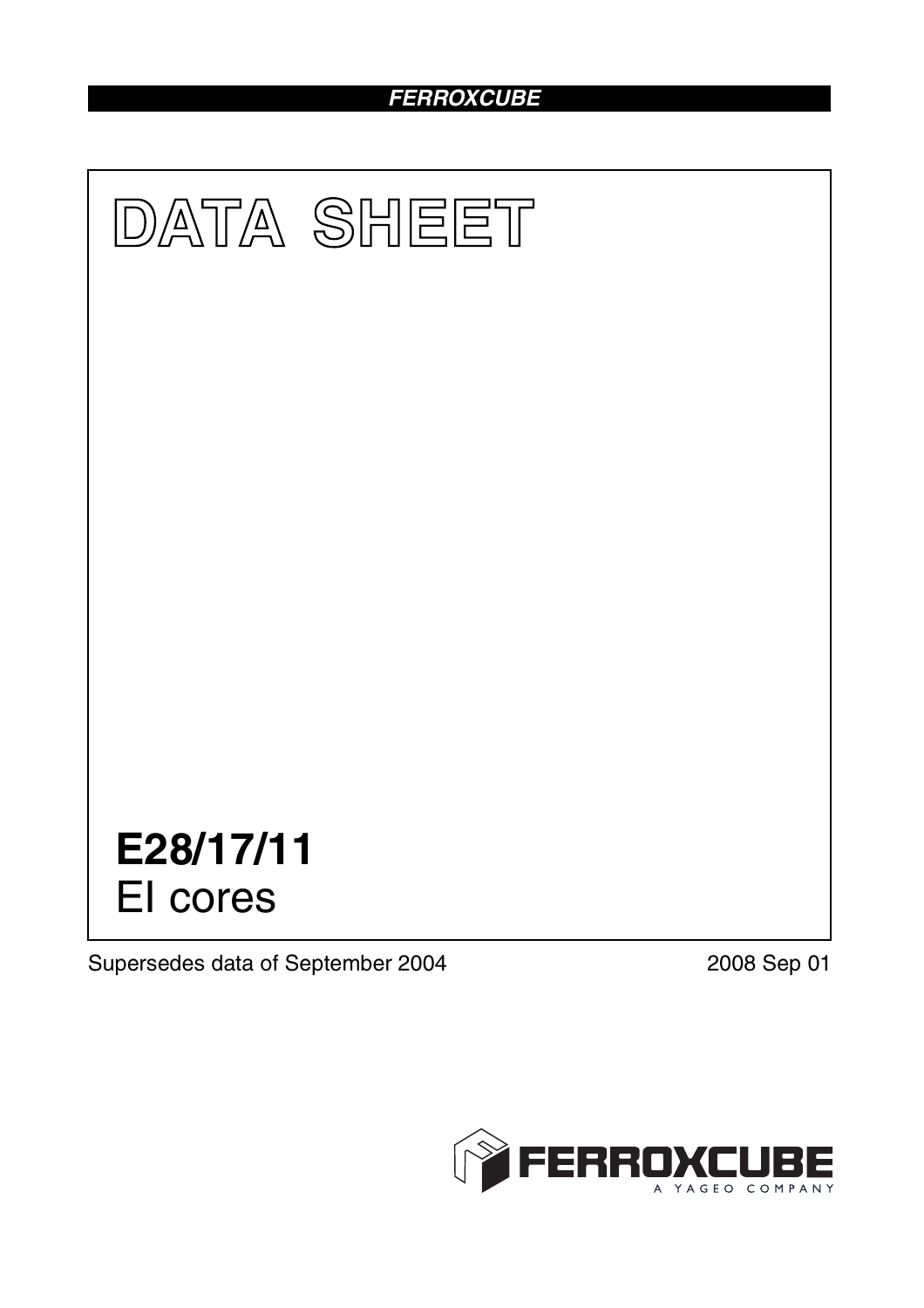## EI cores E28/17/11

#### **CORES**

#### **Effective core parameters of an E / I combination**

| <b>SYMBOL</b>           | <b>PARAMETER</b> | <b>VALUE</b>  | <b>UNIT</b>     |
|-------------------------|------------------|---------------|-----------------|
| $\Sigma(I/A)$           | core factor (C1) | 0.588         | $mm-1$          |
| $V_{e}$                 | effective volume | 4120          | mm <sup>3</sup> |
| $\mathsf{I}_\mathsf{e}$ | effective length | 49.2          | mm              |
| $A_{\rm e}$             | effective area   | 83.7          | mm <sup>2</sup> |
| $A_{min}$               | minimum area     | 83.7          | mm <sup>2</sup> |
| m                       | mass of E core   | $\approx$ 17  | g               |
| m                       | mass of I core   | $\approx 5.1$ | g               |

### **Ordering information for I cores**

| <b>GRADE</b> | <b>TYPE NUMBER</b> |  |
|--------------|--------------------|--|
| 3C90         | I28/3.5/11-3C90    |  |





#### **Core halves for use in combination with an I core**

 $A_L$  measured in combination with an I core, clamping force for  $A_L$  measurements 40  $\pm$  20 N;

| <b>GRADE</b> | (nH)             | μe                | <b>AIR GAP</b><br>$(\mu m)$ | <b>TYPE NUMBER</b> |
|--------------|------------------|-------------------|-----------------------------|--------------------|
| 3C90         | $3625 \pm 25 \%$ | 1700<br>$\approx$ | $\approx$                   | E28/17/11-3C90     |

#### **Properties of core sets under power conditions**

| <b>GRADE</b>              | B (mT) at                                       |                                              | CORE LOSS (W) at                                |                                               |
|---------------------------|-------------------------------------------------|----------------------------------------------|-------------------------------------------------|-----------------------------------------------|
|                           | $H = 250$ A/m;<br>$f = 25$ kHz;<br>$T = 100 °C$ | f = 25 kHz;<br>$B = 200$ mT;<br>$T = 100 °C$ | $f = 100$ kHz;<br>$B = 100$ mT;<br>$T = 100 °C$ | f = 400 kHz:<br>$B = 50 mT$ ;<br>$T = 100 °C$ |
| E28/17/11+I28/3.5/11-3C90 | $\geq$ 330                                      | $\leq 0.5$                                   | $\leq 0.5$                                      |                                               |